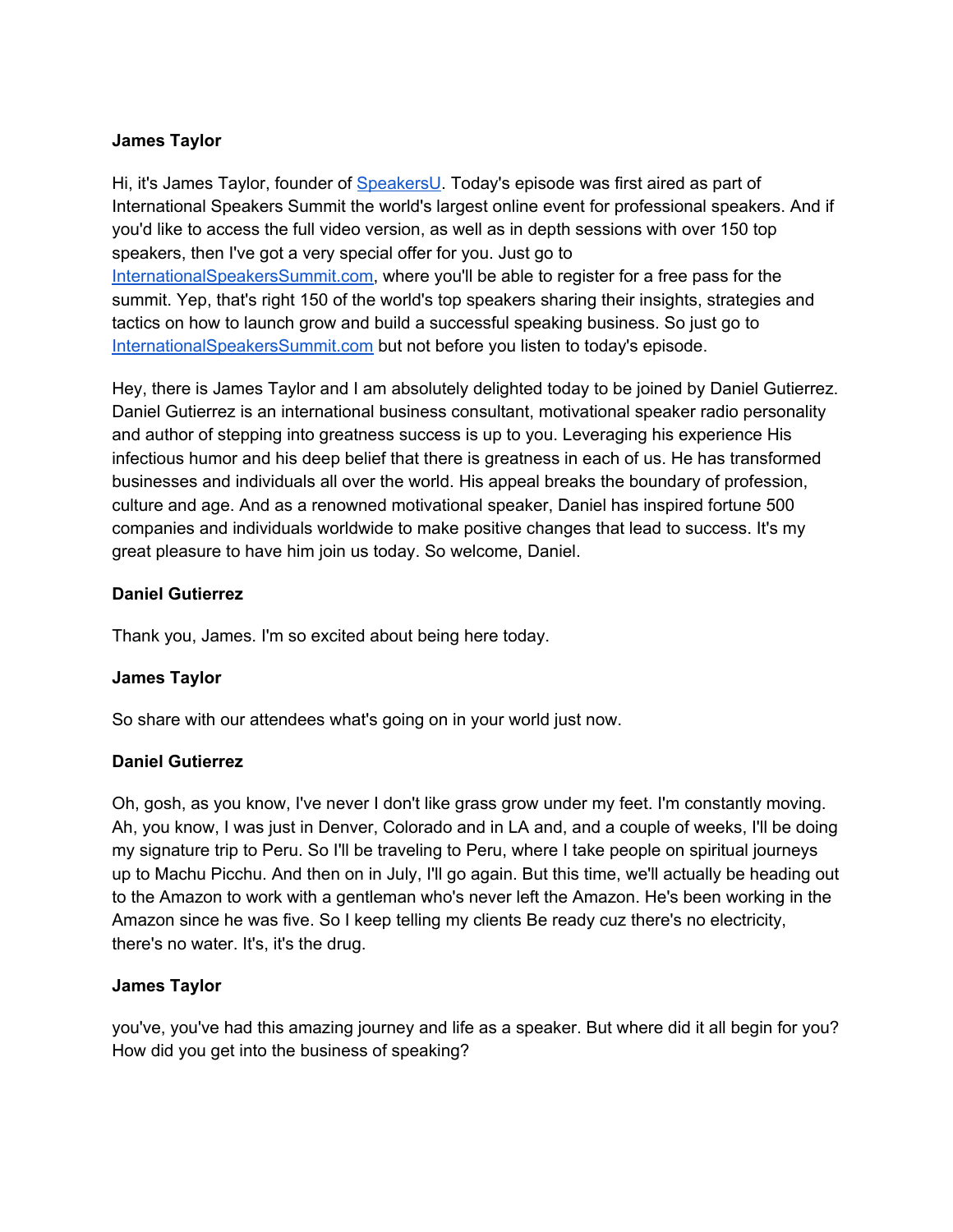#### **Daniel Gutierrez**

You know, this is interesting, because I very seldom talk about this, but I'm gonna tell you a little secret because one time, I was actually being interviewed by a newspaper very early on in my career, and he had heard me speak and he said, what did you learn to speak that way? You didn't just wake up speaking that way. You have to tell me, and I wouldn't say anything. And he kept on and on. Finally, I said, Look, as long as you don't publish this, I'll tell you where I got my start. I said at the age of 17. I was a licensed Baptist minister. And he says that's it, I knew was something right. But that was the really, you know, and of course, you never say to a media person, don't don't put that in the paper, because that's the first thing they do. And the headlines read, Minister turn motivator I said don't say. But that was really kind of got my start at. You know, of course, when I was in high school, I was always seeming to be in front of people I never had fear of public speaking. That's the first hurdle. I think that people have to get past. Because there's, there's an old saying that says that 90% of the people would rather be in the casket than give the eulogy, you know, and it's true, because people are scared. But for me, it was something that came natural. And, and so I gravitated toward it. So going into that field at the age of 17 kind of helped a little bit, define how I used the power of inflection in my voice. But that's kind of where I began speaking, in terms in front of people, right. And then of course, it just kind of developed from there. And I kind of left it for a long, long time. Because I went into corporate America, I had a regular job like everybody else. And then after probably a good 1015 years, I woke up again, and I said I want to be a public speaker. And I had no idea. You know what that meant? And I'm sure the heck didn't know how you got paid. But that's how can I say that

#### **James Taylor**

in those kind of early days for you as a public speaker, who were those early inspirations or those early kind of mentors for you?

#### **Daniel Gutierrez**

Oh, Zig Ziglar and I'm from the Dallas area. So Zig actually taught when he was alive, he taught Bible study at one of the churches. So I would go listen, I'm Anthony Robbins, there's a minister in California called Dr. Robert Schuller at the time when he was alive. He was a powerful orator. I would literally sit in front of him with my laptop in church, and people would get so angry. They say, look at this young guy. Look at it. He's sitting on his computer, they didn't realize I was taking notes. Right? I was I was so I'm just mesmerized by his ability to capture 2000 people at the edge of their seat. And so these are people that I not only did I study I emulated in front of the mirror, image. I mean, Zig Ziglar once said, if you don't go over your in your mind your speech at least 100 times you're doomed to fail. Because once you're up there, as you know, you're up there, there's no time for practicing. You have to have so ingrained in your in your psyche so ingrained in your subconscious, that it's like throwing a football for a pro athlete, he already knows that balls gonna get to the endzone because he's done it so many times.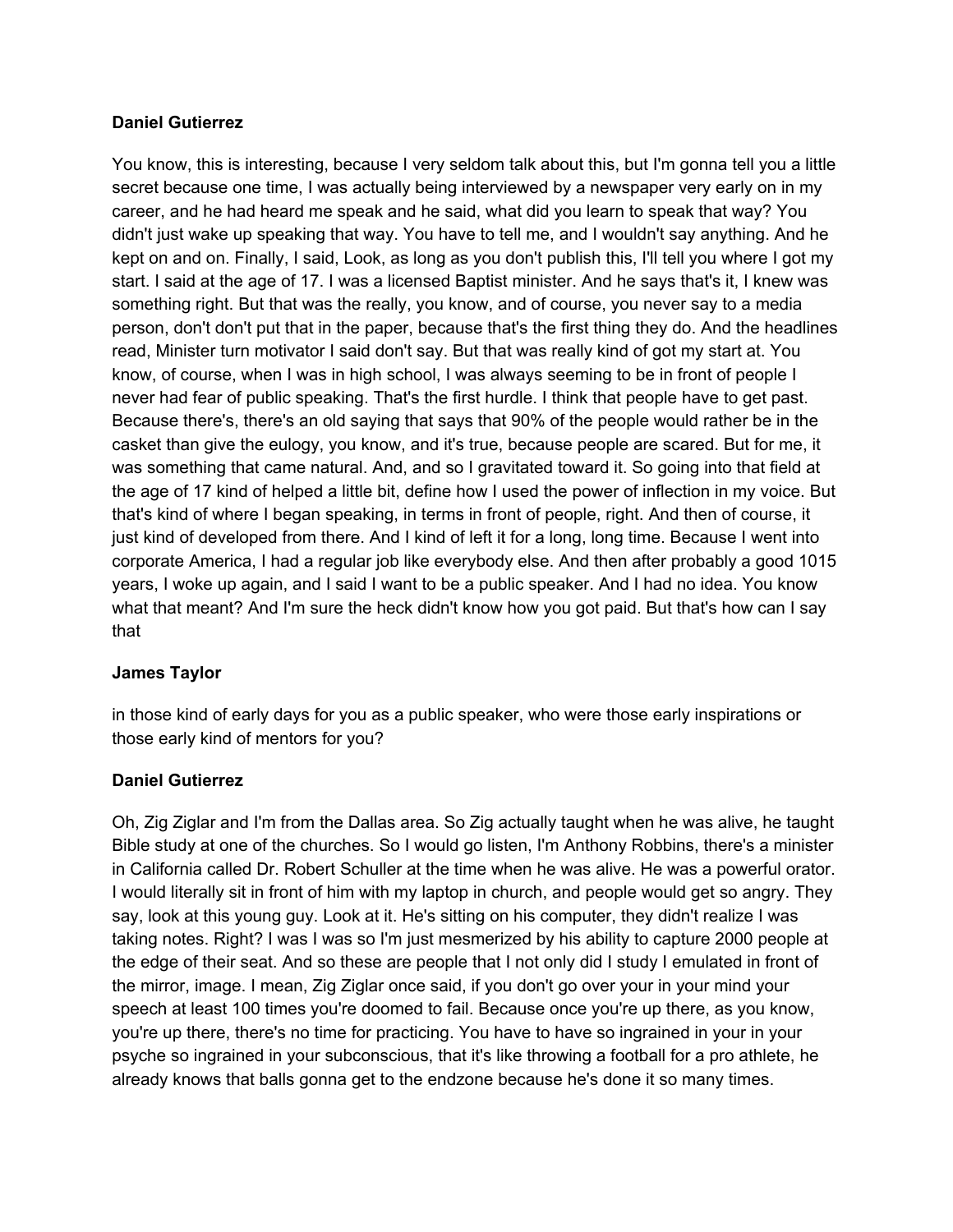#### **James Taylor**

There's mud. There's muscle memory happening there.

### **Daniel Gutierrez**

Yes, yes, muscle memory, right. And I think it's the same thing with speaking, we have to know, as as speakers that you may have been hired, or you may have been asked to speak for 45 minutes, but I don't know how many times this has happened to you. But it's happened to me a lot. Or they said, oh, gosh, Daniel, I know, I know, we hired you to speak in our could you have 10 minutes? Can you do it? You got to know what you're talking about? Or it's gonna be a problem.

### **James Taylor**

So we you very certain at that point, when you can you're leaving corporate america and starting to speak professionally. Were you very certain what you're taught you wanted your topic to be? Or was it more that you just you just you knew that you just wanted to speak and you would just kind of find you would find a topic?

### **Daniel Gutierrez**

Yeah, I didn't know. I had no idea what my topic was going to be. As a matter of fact, I remember my first coach, and I got so angry with her because all she would say to me was write the book, write the book, write the book, right? To quit saying that you're driving me nuts. You know, but it really it wasn't until I did write my first book, stepping into greatness many years ago, that I hadn't had a platform to go from. But I think I didn't get into speaking. I mean, as a matter of fact, I didn't even know how you get paid. I remember telling my mother, you know, she was so proud of me. You know, I work for a big company make good money, good insurance, good benefits, everything. I remember toner one day calm said, Mom, guess what? She says what son? I said, I'm gonna be a motivational speaker. She says what blankety blank blank. And then she gets quiet. And she says, Please tell me to quit your job. But yeah, I just kind of winging it. I didn't know. I didn't know how you got paid. I didn't know what a speaker was. I didn't realize it was the mistake that people make. And I did, then I didn't know it was a profession that you read. There's skill involved here. And I had to learn that and so I went about my way about understanding the power of power for public speaking.

## **James Taylor**

Can you remember that first time when someone gave you that check, as a speaker what that occasion was?

#### **Daniel Gutierrez**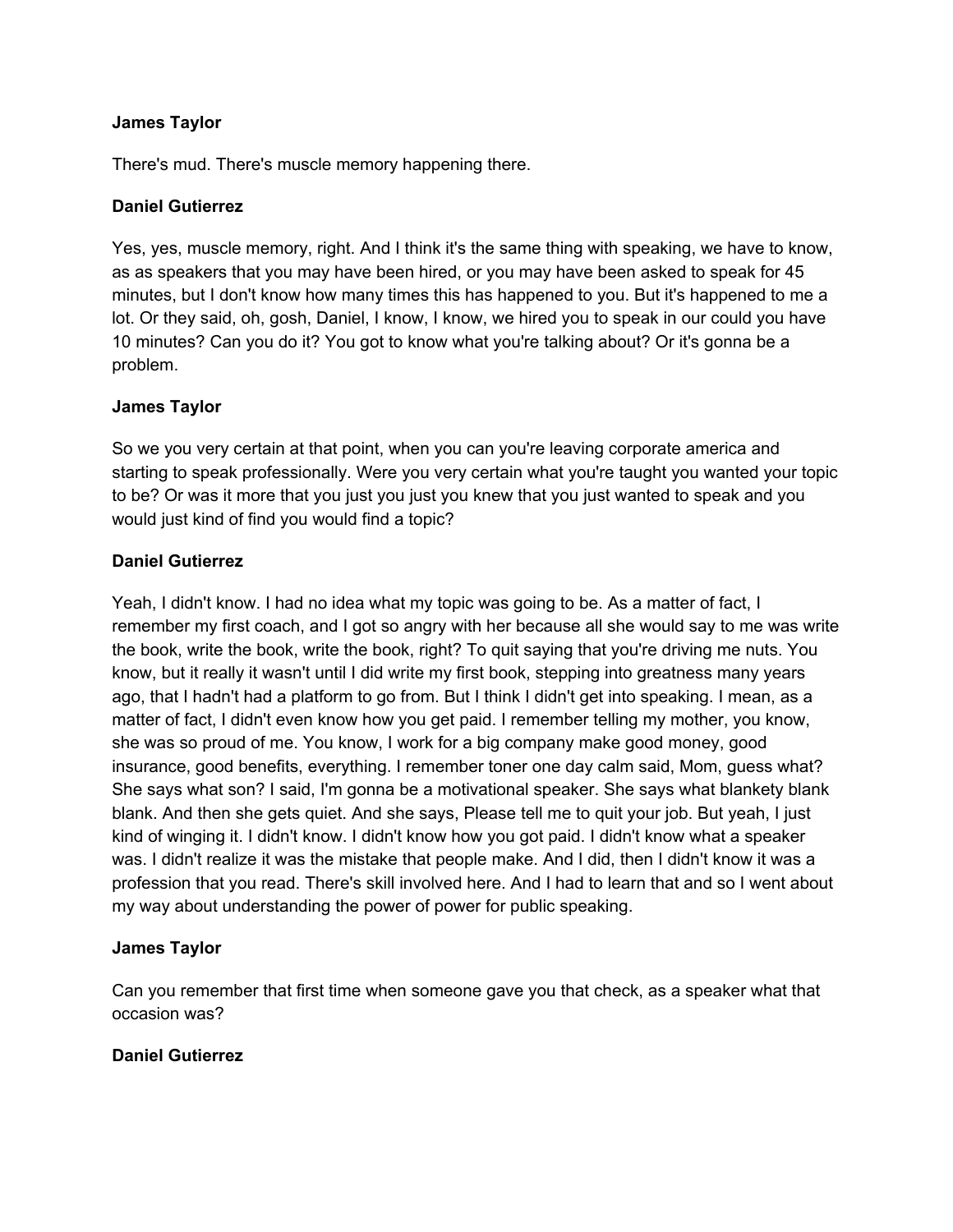Yeah, because it was 50 bucks. Get me out of bed for that today. But you know, I was like, someone actually paid me to get up do what what I knew was my passion. And what I loved and I remember Zig Ziglar saying something once it says if what you're doing today, you would do for free, you're on the right path. And I trust me did it for free for a lot in the beginning, because I didn't know how to ask. But when I got that \$50. To me, it was like this can work. Now \$50 didn't mean fill up my car with gas. But it did show me that I had something people valued, they valued what I had to say, what I had to learn was the business. Now mind you that I want to say that that \$50 was an incredible day. But so it was the day that I got a check for \$25,000 for a one hour presentation. And and that probably was equally as powerful because I finally realized, wow, I get to get up there and have fun, deliver a message, empower people and make more money than most doctors do.

### **James Taylor**

So there's so many different avenues don't mean different paths for speakers today as well. You know, you and I were spoken about the sense of like, if someone's just getting started on the journey, you've spoken me about, you know, the importance of actually being quite sure about your identity, your self identity, because you when you have so many of these options, and it's very difficult, and now you have, you know, the bright shiny thing syndrome of new things coming along new strategies all the time. Can you talk about that in terms of finding that that core of who you are before you start kind of going out into the world?

#### **Daniel Gutierrez**

You know, I was asked a question very early on, I ended up hiring a coach, right. And I think we all need that. And you want to hire a coach who's done it not one that theoretically is theoretical, right? And my coach happened to be in the code for Dr. Robert Schuller. So I knew she was the best. And she said something to me that stopped me in my tracks. She says to me, Daniel, why should I listen to you? And I don't have an answer. What a powerful question though, to ask somebody who's starting out. Why should I listen to you? What is it about you your story and your life? And what gives you the credibility to stand in front of me and asked me to change my life? That's a tough question. A new speaker, because I didn't have an answer at the time. I just said, because, well, because doesn't get you paid. You had, I had to really think about that. So it's important to know what your message is. And it can't be all things to all people. You have to have something in your life. So I had to dig, I want to dig deep, who am I? Who am I, and what in my life have I experienced, that I can translate into a message that will empower others to do what I did. Now, when I speak, I always tell people, look, I'm going to share with you some things that have changed my life. But my truth is not your truth. And what I have to say may not resonate with you. But if I get you to think for just a moment, then I have provoke thought and you I have done my job. And so so that is where I think we have to begin, who am I? What am I? And why should you listen to me? Because if you can answer those questions, it's going to be a tough road up there. Because there's a lot of speakers in this world. And you have to differentiate yourself by by being true to yourself,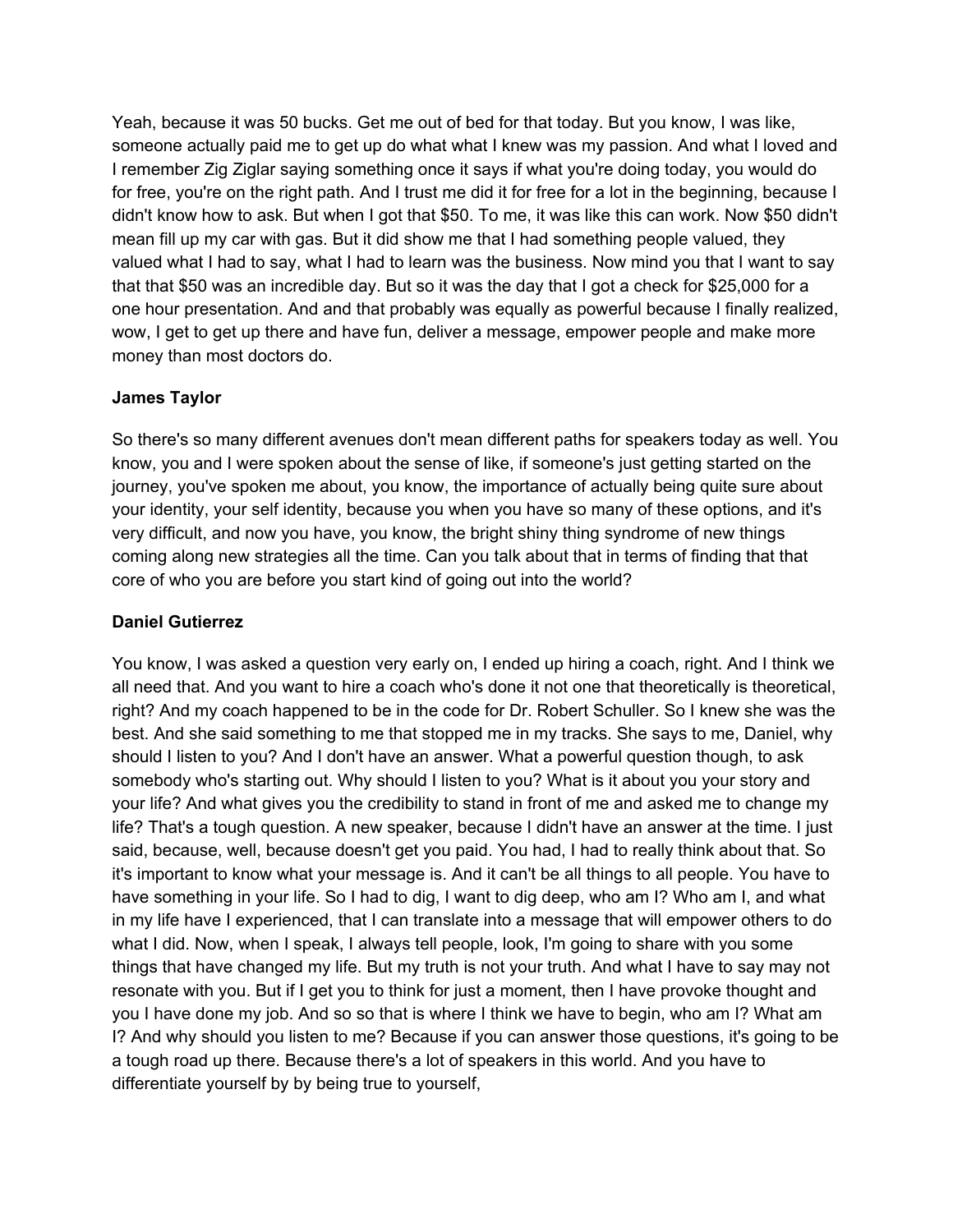#### **James Taylor**

I think so powerful, because it's so easy to you know, when you start hearing about Okay, becoming a professional speaker, you know, the first thing often people start talking about how to get speaking gigs, so that they can start straight away without doing some of that deeper work that you just mentioned there, which can be quite uncomfortable some of it because I've been in this position with my own my own mentor as well, he guided me in. And he asked me to be similar questions to those and I kind of give my my initial response anyway. No, I don't think that's it, is it? And he actually pushed, you know, it really pushed and I think I'd go in, I think really deeply about as to question things about why we, you know, if, if we're looking to build this career, for the long term, you know, why, you know, why those kind of why what, you know, who's your audience who's it for? They're really quite profound questions. But if you get those right, and as soon as you says, then it makes a lot of the other decisions, you know, a hell of a lot easier.

#### **Daniel Gutierrez**

Well, and I think that one of the other things that I learned very, that was very important, and this is what happens with people that come out of a corporate job, or in a field, they forget who they are. In other words, they come out and say, I come out of a corporate job, and my identity, what people know me for is that business that that job. And unfortunately, what ends up happening over time is that that job or that position, becomes your brand as well. And now you have to separate your brand, from what it is you were doing. However, when you're first starting, if that's where they know you, that's where you have to stay. And so what I came out thinking, well, who do I speak to? What is you know, if I first have to figure out why should you listen to me, and, and what gives me credibility, I need to go to the low hanging fruit. The low hanging fruit is that people knew me in that industry. So it would be natural that I would speak about that, because that's what people know me, and then gravitate. So one of the things that that I found very early on, and I asked myself this question a lot. What's the low hanging fruit? What is something that I can hang my hat on? That is going to be easier than saying I'm a motivational speaker period? Because that's not going to fly. So how am I going to do that? Well, I looked in the mirror and I said, Wait a minute, I'm Brown. Okay, so what's the low hanging fruit around that? Well, I'm Hispanic. I'm a Hispanic in America. There's no motivational speakers. I have an idea. I'm going to become the number one motivational speaker for Hispanics in America. And I remember telling people that they would look at me go, they don't even they're not listening to you. And they say, what are your Toka I had my suit embroidery world's number one Latino motivators, so that I could see it. And people were calling What? What do you mean? I said, I'm just the world's best. And I kept saying that I remember one time in Los Angeles at an event. This girl introduces me and says, I want to give Daniel chairs props for being here and supporting us today. Daniel happen to be the world's number one Latino motor. So I told him, I know eventually somebody would say it. But I had what was the low hanging fruit. If you're a doctor and you want to become a motivational speaker, then you need to speak about medicine until people can gravitate. Now over time, I got to tell you the story. So I would say I was a number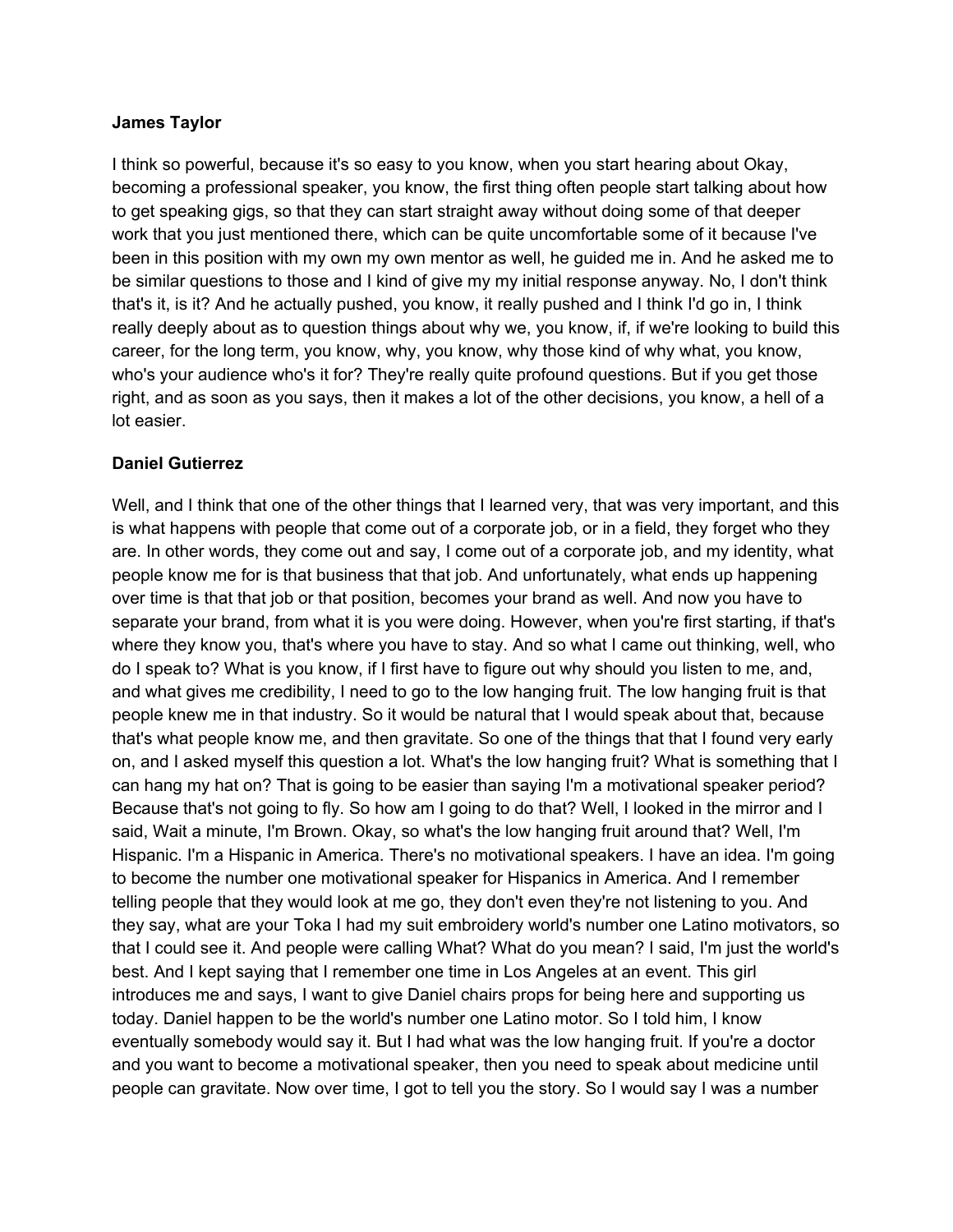one Latino motivator, which really kind of pigeon holed me a little bit, but that's where I had to start. In one day, I was speaking to 400 medical doctors. And when I got done, as always, I asked if anyone had a question. And this doctor in the middle of the group stood up and he says to me I said, What's your question? He says, You are not the number one Latina motivator in the world. And I'm looking at this guy, because he kind of paused. He says, You are the world's number one motivator that happens to be Latino, that should never define you. And that's, that's when I knew I had made the shift to a broader audience, it was the most beautiful thing that could have ever happened to me, because that's what we have to start. So the best advice I could give you after figuring out who you are and what your credibility is, they weren't stable, you're known, stable, you know, you'll get where you want to go. So back then maybe it was just Hispanics. And that's where I was going after. But today, I have a world audience. I have students in 17 countries. So it takes time I've been doing this 23 years, it didn't just happen overnight. So for those of you that are just starting out, don't get discouraged. I used to call myself Meals on Wheels. Because if I got fed, I spoke

### **James Taylor**

in those early days of you kind of working on your talks, maybe talking about how you kind of structure you're going up and giving your keynotes giving your your kind of presentations, and how that's changed over the years for maybe when you can have first started in the speaking business to kind of what you do today.

#### **Daniel Gutierrez**

You mean in terms of content?

## **James Taylor**

Yeah, in terms of the structure, because you know, so many different speakers have their, the way that like to break things down even just for their own sense of when they're kind of working on their new keynotes. And, and they have a new so I've we've had so many different guests in it's been fascinating kind of hearing the variance of different ways in terms of how they think, okay, I'm working on this new keynote, how am I going to break it down? How do I structure it?

#### **Daniel Gutierrez**

Okay, so I'm gonna, I'm gonna teach you something that Zig Ziglar taught me. And this is the this is mastering Zig Ziglar, if you've ever listened to him, and as many times as I've heard him speak or read his books, he has never changed his story. It's always been the same, what he changed was who he was delivering it to. And so because of that, he became a master of that story. He became a master of his own keynote. And I thought about that many times, not that I have to become a master of stepping into greatness. And stepping into greatness can be anything, but I have to be a master of the original story. So that when someone, a doctor or a group of MDS or nurses or college, that all I have to do is to change that message. To make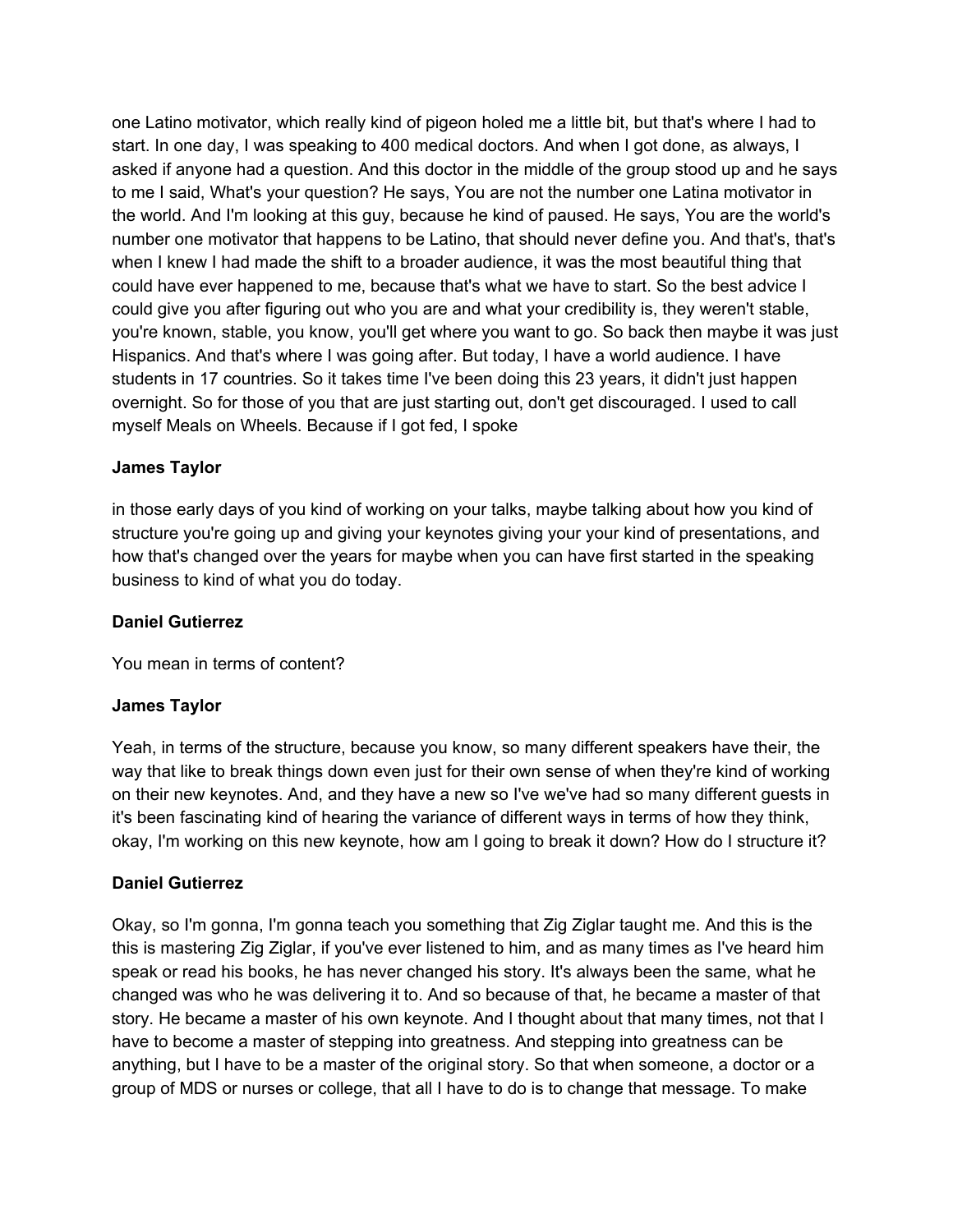sense for that demographic. When you do that, what you're doing is now I know that there's been many times when I've been asked to write a speech that had nothing to do with stepping into greatness. But I always brought it back to that, I always brought it back to that main message. Even if it was a little bit far out, I would always bring because that's where I had my most power and passion. So as I develop now, nowadays, because I get asked to do so many different kinds of keynotes, I do have presentations that I stick with that are different, they're there, you know, because in the beginning, you just need to stick to one, become a master at it, become so master masterful at it, then you can take a one hour presentation and delivered 10 minutes. And it's dissonant, and I'll give you a story once. So once lady, she paid me \$10,000 to come up and speak to her organization. And when I got up to speak, she pulled me aside before I went up and says, Daniel, I'm so sorry. We're way behind. And I really mean, I really need the time. Could you do it in 10 minutes? I thought you paid me 10 grand? Sure. Happy to do that. But what I did is that I quickly went through my presentation because I knew it. I got up there. And I write up the climax of my presentation. I said, Ah, I'm out of time, thank you very much, have a great day. cut me off. I left him there. I left him in it. Right, not in a bad way in a way that they said, Wait a minute, this is the most powerful speaker the whole day and you give him 10 minutes, but I still delivered the message. Why? Because I was a master at that message. So if you're new, you want to become a master of your message. become a master Don't be going off and talking about things you don't know anything about it. You can take one message and change it to fit any situation.

## **James Taylor**

If you'd like it's almost like a golden thread that goes through your career, your different keynotes. You can you're able to kind of bring bring it and bring it back to that or related to that as well. And I suppose that you know that in that those early days of you can think about you know why you know the ways of speaking giggling feigned identity. Was that that kind of message that call to what you did you identify at that point or did it take you those first kind of hundred keynotes also, to really kind of dig that out and can work out what that is. That was and then then from there, then you can move on.

## **Daniel Gutierrez**

Yes, I, it took a while to figure out. And again, I had a good coat. And she would say, don't do that again. You know, and this is what I talked about in the in the gift that I'm going to give you guys is that if you're not funny, don't be funny. Don't try to be funny. Have you ever seen a speaker who's not funny, and they try to be funny. And you just look at him and you go, oh, gosh, you should end right now. Get up to state just don't do it. Right. And so I there were so many things that that I needed to hone in on this is what I call, really understanding your skill. You really have to understand what you're good at what you're not good at, if you're impromptu if you're not impromptu, how to do all these different things. And that and the actual message, this is the interesting thing about for me, the message is the message. But how I deliver that message, and how I engage my audience and make them feel like I'm one of them is actually just as important as the message. And that's what I call skillful presentation. That's when you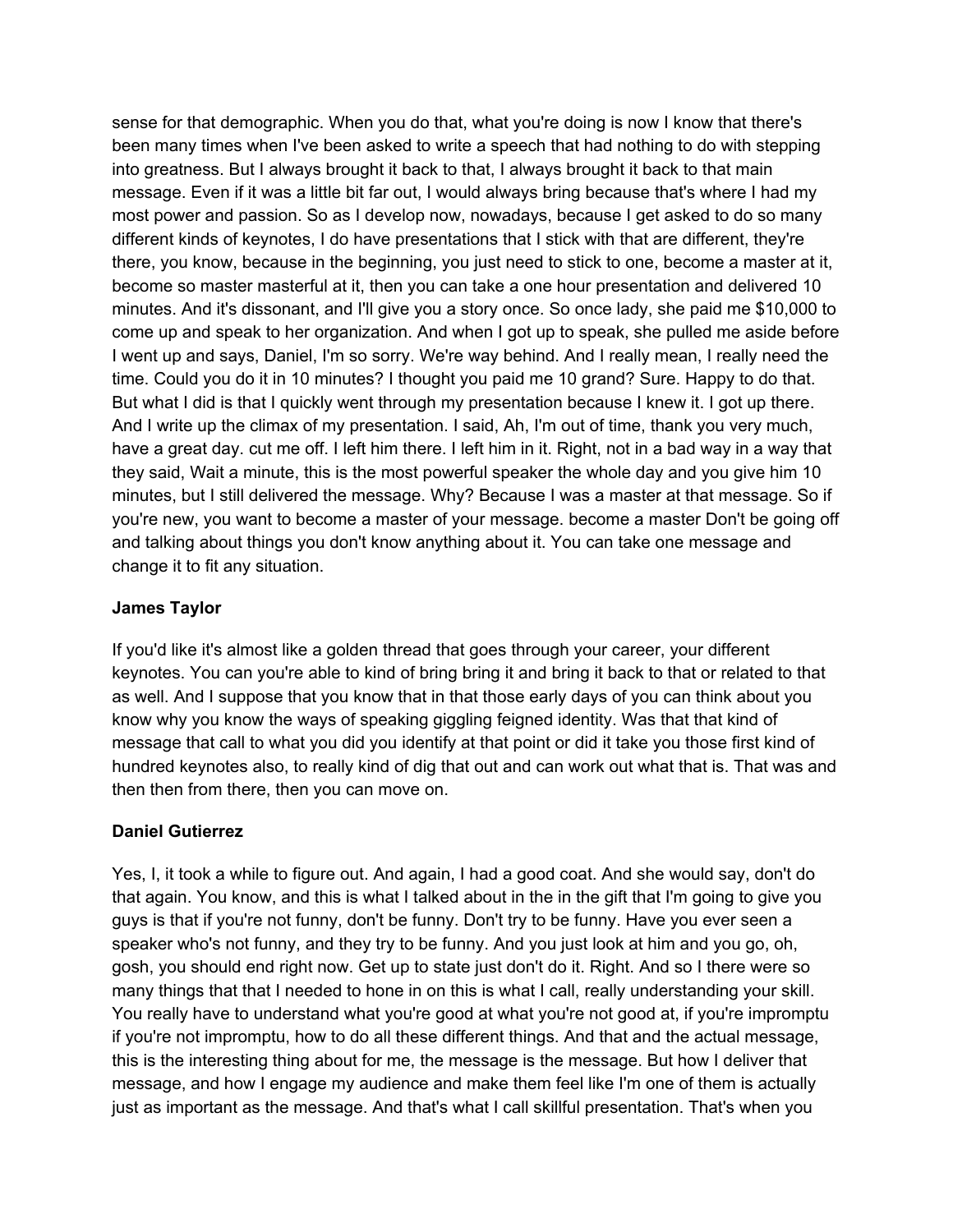can take up 4000 people and and have them in their hearts in your hand and have them saying nothing just floored because they don't even know what to do. I mean, but that takes time. You're right. It takes practice and practice. And I would scratch this up go for that that joke didn't go well, you know, and, and by the way, if you ever tell a joke, and it's not falling, well laugh at yourself, because if you don't, they're gonna eat you.

## **James Taylor**

So So as you've gone to this journey as a professional speaker, can you really point to any any other real key insights from a lightbulb moment in your life? We went, Oh, okay. This is the direction I want to be going with my speaking with with the work with the message that I have. Can you can you describe any of it maybe one of those kind of gig insights or lightbulb moments?

## **Daniel Gutierrez**

Yeah, I think that. Yeah, well, there's there were so many of them. I think that, you know, if you're if you're connected to your audience, and you're connected to your message, you should be getting nudges all the time. And if you're watching your audience, you should see that as well. I mean, things that don't go well. A lot of times, I would speak in Spanish. And it didn't dawn on me that there's probably thousands of dialects of Spanish out there. And some words that I say, don't fall over well in another dialect. And I really had to understand in the moment to make sure that I was understanding my audience. And that was probably one of the biggest things that aha that I had was, you know, the same joke to a certain group didn't fall well with another group. And and I really had to learn to shift that on the fly, and be paying attention. But you know, there were moments where the other thing I this is a funny story. This is one of those moments where I went, Oh, so I'm speaking to this group of people. And I mean, I'm getting into it. You know, I'm one of the really, really animated speakers. And I'm getting into it. And I don't know what happened, James. But all of a sudden, there was nothing in my brain. And I'm going, Oh, Lord, what was I saying? What was I saying? And I'm looking at them, and they're looking at me, and I'm looking at them, they're looking at me, and nothing's coming. And then finally, thank goodness, that the message came back into my mind. And I began to speak. And so I finished my presentation. There's a lot of people wanting to talk to me. And this is the the reoccurring thing that people said, Daniel, when you stopped in the middle of your speak to let us catch up that was so powerful.

## **James Taylor**

So you were doing like the powerful pause. And but you know, the the audience at the felt, because it because I have seen that, obviously, great speakers do that, you know, a lot, they'll stop. And they'll pause because they've said something, and they really want to hammer that home. And rather than seeing more more things about it, they just kind of pull back almost give a pause a slightly uncomfortable, and it helps people just kind of recalibrate. So I love I love the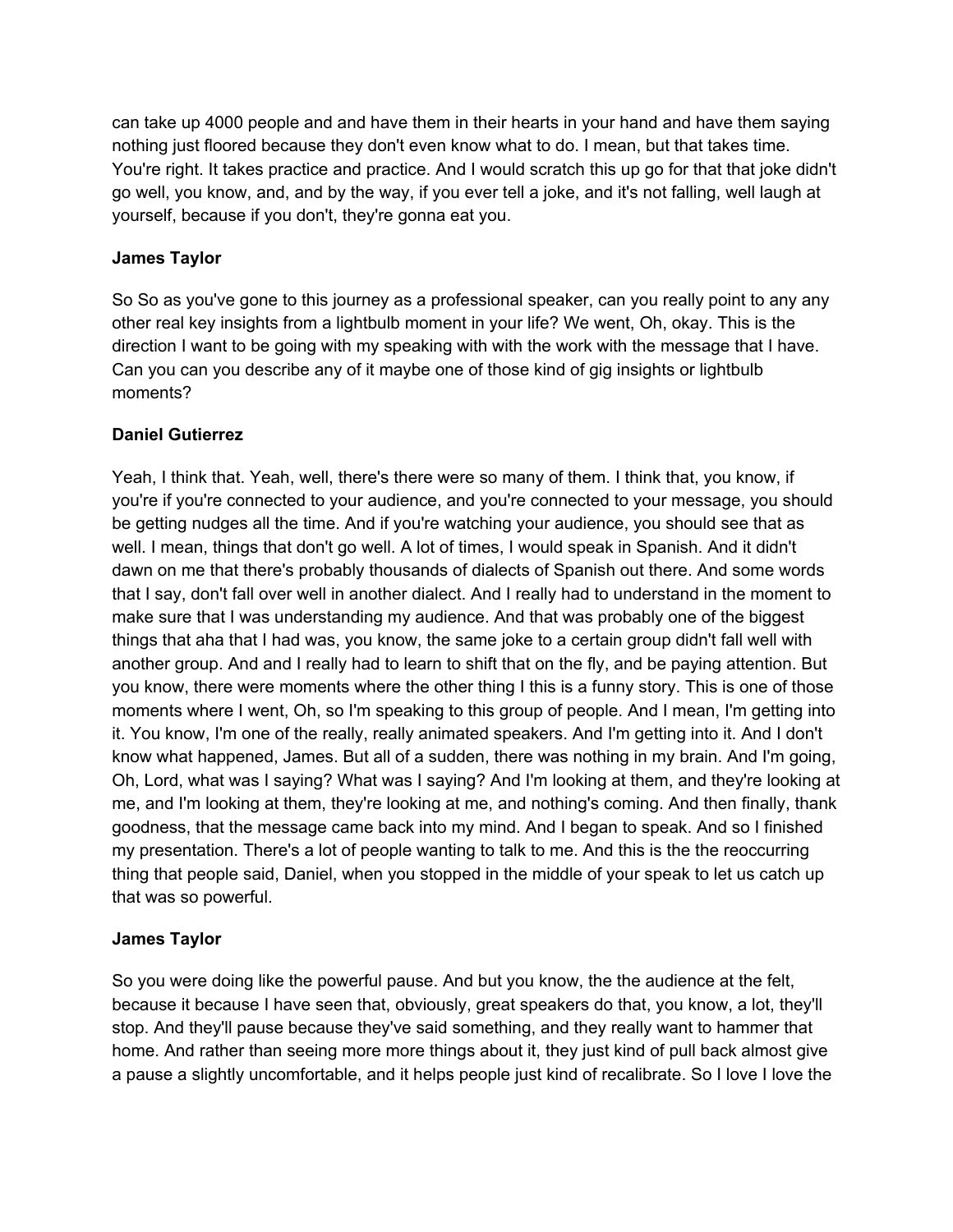head that that sometimes those things that happen on stage. And I suppose this goes to the craft and the mastery again as well. It's like just having flowing with it sometimes as well.

### **Daniel Gutierrez**

You got to dance with it. You got to dance with it, because I could have said I'm sorry, I don't know what I'm saying I would have I would have completely lost credibility completely. But I just kind of played with it I just kept staring at they were staring at me. And then it came to me and I went on about about the speech but the and now, I love that I love to be able to just stop and look at them because they're gone. What's he doing? Right and if that's mastery, that you have to be comfortable with that, but that's one of the biggest aha moments I've ever had was Daniel. You're talking too fast. Slow down, stop, look at them, Look them straight in the eyes. Don't be uncomfortable. And you know, and speaking, you're not really looking them straight in the eyes, you're looking over the top of them or you're looking at someone that smiling, but to them, you're looking straight directly into their eyes. And that means you're speaking to them directly. So that's one of the biggest aha moments that I ever had. It was hilarious. I think I wrote about it later, I said, I was so long.

## **James Taylor**

But I love that powerful pause, whether it's on purpose or not, is great. So what's a couple of things here as well, what's in your speaker bag was in that bag that you carry with you to all your your speaking engagements, you never leave home without

## **Daniel Gutierrez**

never being too confident. If I get to a place where I'm too confident, ah, I'm in a world of hurt. I still to this day, after 23 years or even longer, if you take the fact that I was speaking at 17. Get I get a knot in my stomach before I speak, and that tells me that I'm grounded. Right. And I even have to tell people, especially if it's a big stage, that I actually have this bad habit of doing this gag reflex. And I'll tell them, I'm not throwing up. It's just it's just, it's just a nervous thing. Don't get all weird and go, no speakers thrown up. But it's being humble. You can never be too humble. You can net you being uncle's important. Confidence is important, but not confidence words, arrogance. And so that's something I always connect to is that as I asked myself, am I overconfident here? Am I believing that I that? I, I know it? Well? Well. It may be from an intellectual standpoint, but from a spiritual standpoint, if you want to move a group, I don't care who they are. I remember once speaking to a group of engineers, and and a guy like me scares them to death, because I'm just way too much energy I'm going to bouncing around. And I remember, not not one smile, nothing. I'm thinking this is horrible. So Fine, I just stopped. And I said, if I look up your butt naked, what I said, I'll be right back, just take a break. And I went back and re redesigned everything. So I redesigned it to fit them. And I started being more linear in the way that I was presenting my presentation. And they loved it. Right? So So in my bag of tricks, it's about being humble, being ready to change on a dime. But you can't do that. If you're not a master of your skill. Yeah, if you're not a master of your presentation, you can't be a jack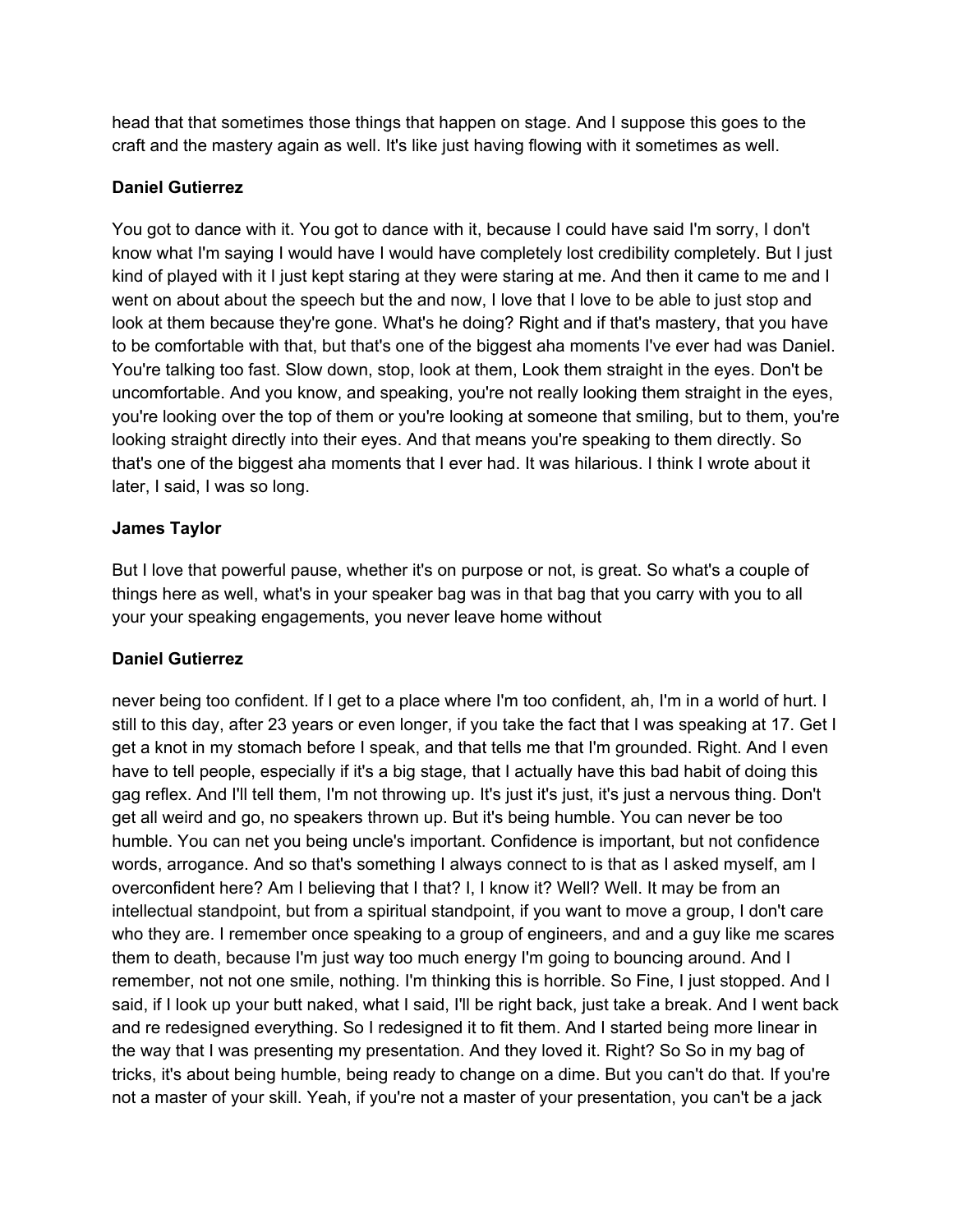of all trades and a master of nothing. You have to be known for something, and you and you. And that should always be your default. That's why I say get to know your message. So that your default is something you're passionate about. Doesn't matter what the group is because you know what, the end of the day? They're all human beings. Yeah. Me, I'm hired, you know about a topic, but they're human beings. And if you move the human being in the chair, they don't care what you talked about. And they don't care how long you spoke because they were moved.

## **James Taylor**

And what about you mentioned that is the psychological bag of tricks that you take with you to two speaking gig ensuring that you have that humbleness about you as well, and you have that lightness of firts? If you need to change things and move things around? What about the physical speaker bag? What is also in that bag? What is in you in terms of technic technology and and things that you always think you know, is always in your suitcase is always in the bag for you, you're in the best possible shape when you get on that stage?

# **Daniel Gutierrez**

Well, I mean, I think how I'm dressed is always very important. And this is what I always chose speakers. If they're looking at the way you're dressed, because you're either an oddball, or because you just decided to wear something loud and and you thought it was cute. They are not going to listen to your message. They're going to be wondering, what are you wearing? So I always make sure that I'm dressed appropriately. But for me, as I said before, is that and by the way, I asked every single time even today, I asked you what do I need to be dressed like that's just that's, that's a professional courtesy. And it's something that I always do. Because the worst thing you can do is show up dressed and appropriately or overdressed to a bunch of people that are in construction and you're in a suit, they're not gonna listen to you because they're uncomfortable. So how I'm dressed now for me, so that I remember who I am. Like I said, in my custom made jackets, I have custom made for world's number one Latino motivator, because that it's not for them. It's for me to remember who I am and where I've come from, right. Um, I think that that you should always have when it comes to technique if you're using a PowerPoint presentation, you can be redundant enough, if you haven't on a USB, and you leave it in the seat of the airline, you're stuck. So use technology and put it in and Dropbox, put it everywhere you can, so that you don't have that problem and never assume that because you sent it to the person that's going to be introducing you that they haven't. Because I've always found that they don't, or they have the wrong version, because we tend to change things. Now, the question then comes proud PowerPoint presentation or not? That's a big thing for speakers, do I use it? Do I not use it? It just depends on your style. If you're not polished, I would suggest you use a PowerPoint because it keeps you it keeps you kind of on track. And it keeps the audience engaged. When I do a motivational speech versus a What do you call it a more linear speech, then I don't use up a PowerPoint presentation because I know that they're there to be moved from a different space. But again, ask as the person that you're speaking to what what is it, um, other things that I might bring along. One of the biggest things I talk about on the audio that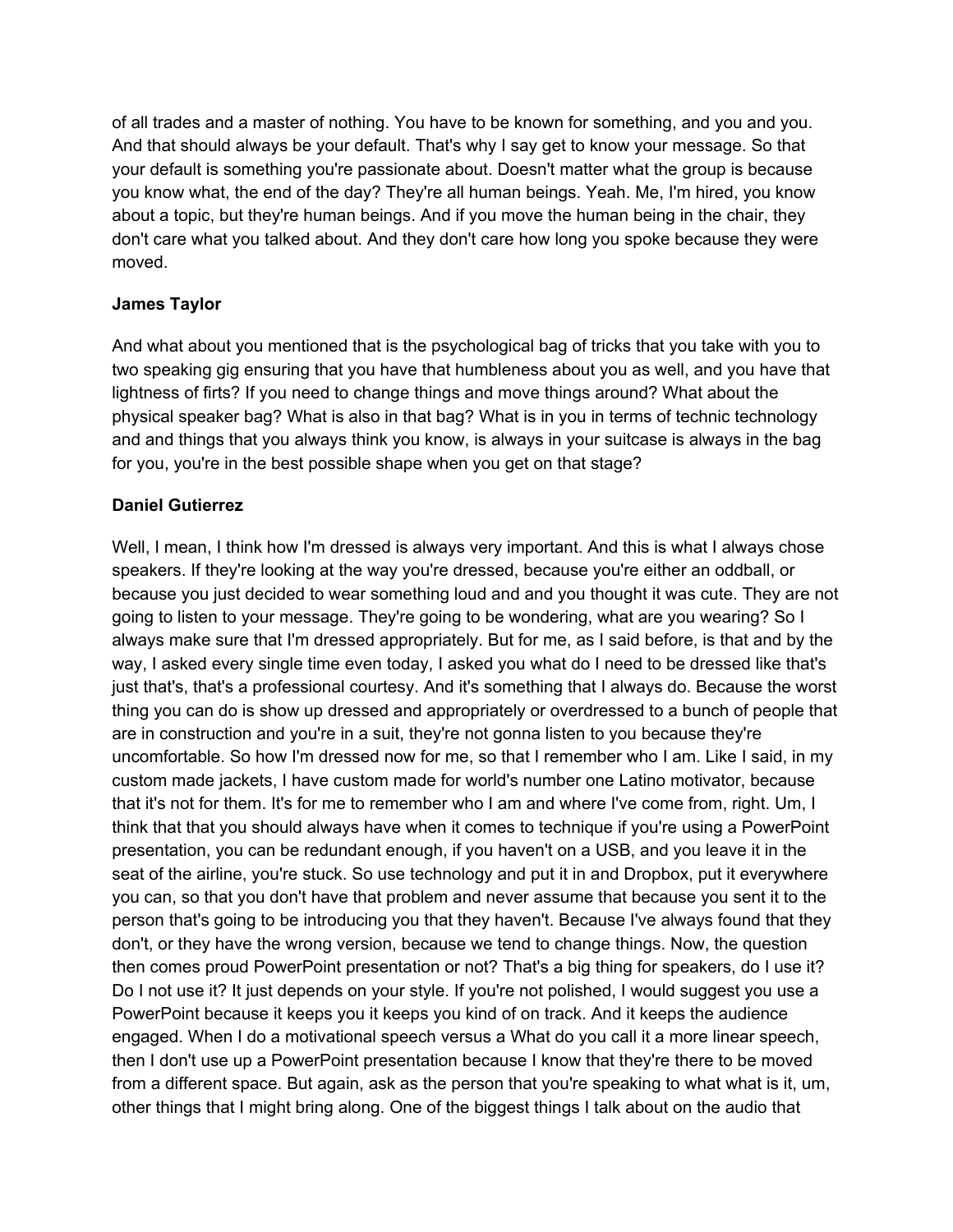you're going to get is never ever, ever, ever go over your time allotment. Never ever, ever do that. It it, it grinds me to be one of 10 speakers. And somebody decided that because they're so great that they take an hour and a half and the rest of us get cut off. First of all, they they already cut you off, they're not listening to you. You're just loved to hear. And that's what I call arrogant, right? So have a watch with you take it off and put it on the podium. So that you know what time it is if they don't have a clock behind you or have someone down there telling you when to when it comes to everything. If there's somebody below telling you only have five minutes, don't take 50. Right. So pay attention to habit watch with your set it up there. And if you think about it, our phones today are magnificent. They do great things. I mean, nowadays, you don't need anything but an iPhone, and you can do a lot of things, record yourself, record yourself for your purpose, not for them. So that you can listen to how you're delivering your presentation. Because a lot of times you may find that you're you're not delivering what it is that you're looking for. And you can shift and change it. But if you don't do that, then it won't work for you. So those are just some things that I do great to get myself ready.

### **James Taylor**

And do you have a favorite book, that you often suggest that Nestle be related to speaking but just because you speak about motivate your motivational speaker as well? Is there a book that you've maybe gifted more often to other people? Or do you think that other attendees would really find value in?

#### **Daniel Gutierrez**

There's a lot of books out there as an author, obviously, I love to read, but the one that I probably recommend the most is Napoleon hills thinking grow rich. And I remember the first time I heard of that book, that someone said, Go get the book, Think and Grow Rich. I said I have some Avon books. I am not reaming there's no way there's nothing wrong with thinking Grow Rich, are you kidding me? What's wrong with you. And one day I was down and out. and was like, you know, we read this book. And it changed my life. It changed my life because I realized that the art of speaking, and the power that I present was all delivered up here before it was ever delivered in person. And it goes back to what you were saying earlier, we were talking about muscle memory, that if you stand in front of people and deliver a message, and you can feel the gladness, the change the shift the emotion of that presentation, it's going to go that way. But if you walked in with fear, doubt and disbelief, it's going to be a rough day for you. And you're never going to get to that dollar amount that you feel like you deserve to get paid. Yeah. And speaking of money, you don't start out usually making 10 50,000 I mean, maybe some people do. Because they might be doctors, it might be the Clintons, who knows they get 100,000 be easy on yourself. This is a great industry. And it's a great way to make a living. But there is a skill here just like a doctor has a skill. skill.

#### **James Taylor**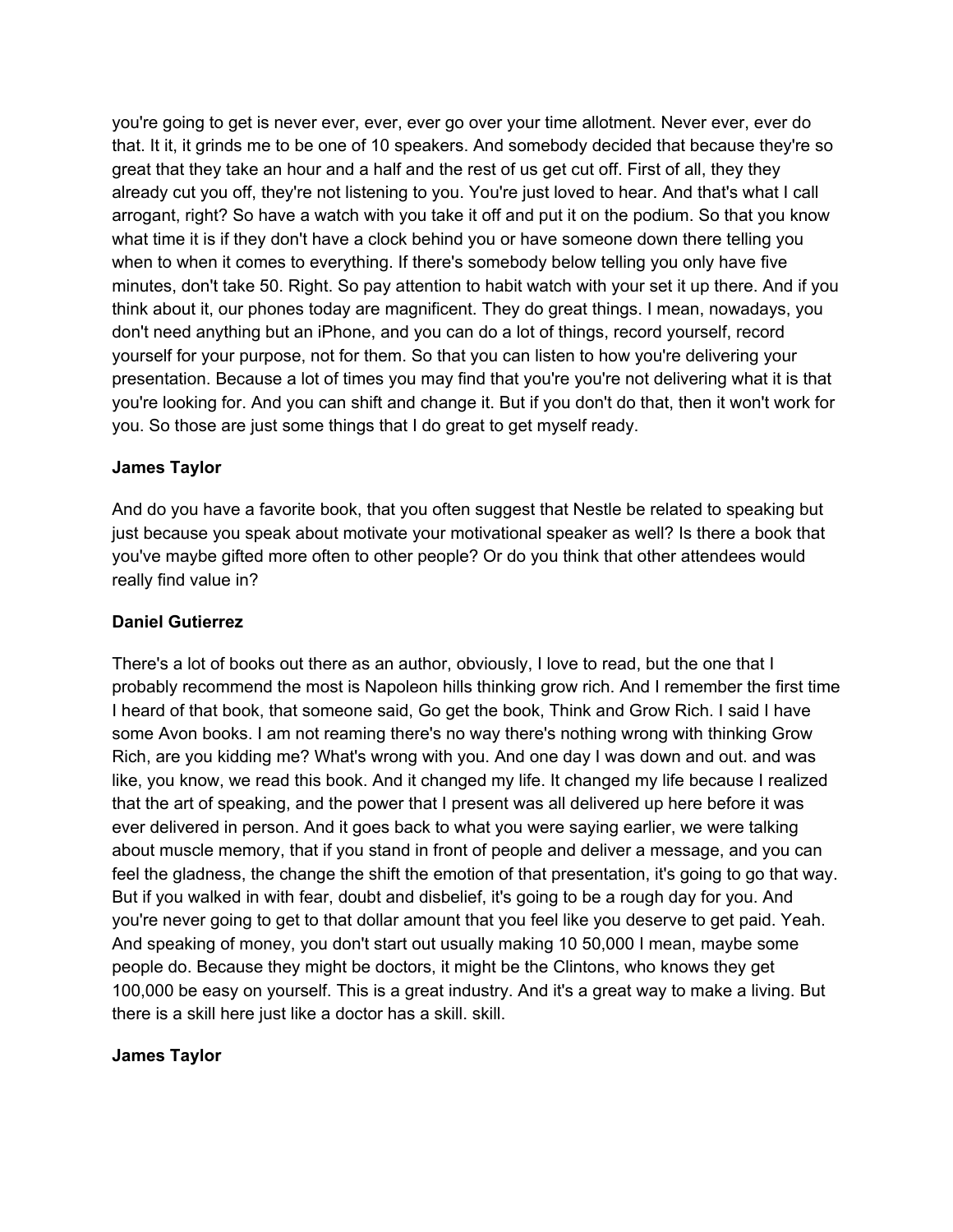Yeah. It's kind of like playing the long game there as well isn't it is you know, you if this is this is about mastery is what you're going to be in this for, you know, hopefully the rest of your your life if you're really committed to doing this. And so, think about it like that in terms of relationship. I mean, you mentioned that the timing thing. And I just think that as a courtesy to your fellow speakers, how would you want to be near the golden rule? How would you want to be treated? I wouldn't want to have to, you know, really crush my speech because someone else has decided to go on some ego trip before me So, so just kind of like just think about it that way. And it's been quite a comic in that sense as well. Because often, you know, the people that couldn't do those things were like they extend out, you know, in the speaking community that the They're not particularly well thought of I wouldn't imagine so. So let the final question for you here, and we're gonna tell people about this really cool gift you have for everyone. Let's imagine you woke up tomorrow morning and had to start from scratch. So you have all the skills or the knowledge that you've acquired over the years, but you know, no one, no one knows you, you have to start again. What would you do? How would you restart?

## **Daniel Gutierrez**

Wow, that's a good question. I think I would, I would keep in mind that I am my number one cheerleader. And if I don't believe in myself, nobody does. And what that means is that I would get, send out my information call. I mean, really, really. I mean, the first thing that I would tell myself, young Daniel, is Believe in yourself, and you're going to fall, and it's okay. And don't take no personal cut. It's never about you. And get out there as much as you can. Because out of sight, out of mind, even now, today, I feel like I have a strong brand. But if I take a couple years off, Daniel, who knew people step in, you know, I mean, that's just the business. So I think that knowing what I know, today, I think I would just tell myself, don't take no as personal. Just take it as an opportunity to call someone else. There is a tribe for you out there. There is a group of people that will, my greatest group of that I've ever did a lot of business with was opposite of me. And I didn't go to speakers things to find business. That's a mistake. It Why would you go where there's 100 other speakers that want you, I don't get that, I would go look for things that were opposite. So my greatest source of income over the last 10 years has been accountants. I know it's funny, I even tell them I get to speak. You guys are the wild if people are brought up. And that would have been the last thing I saw. I thought, Oh, you guys are gonna be boring. This is gonna they're not gonna laugh. They were great. But because I was opposite of them. Yeah, I became an expert. And I became the person they came to see every single year.

#### **James Taylor**

It's funny that isn't it? That's almost like this. You know, many of the speakers I've interviewed here as part of the summit, they're in their home territory, that is not their strongest territory, they'll often have a huge success in some of their foreign foreign territories. Because it's that I don't what the expression is, move around, you know, you're you're never appreciate. That's the one Yeah, yeah. So so you're never appreciated often in your own city or your own town. So many the best way if I was speaking to David averin, great speaker, the other than he was saying the same thing. He said, he really speaks in his own city. He said most of the time he's